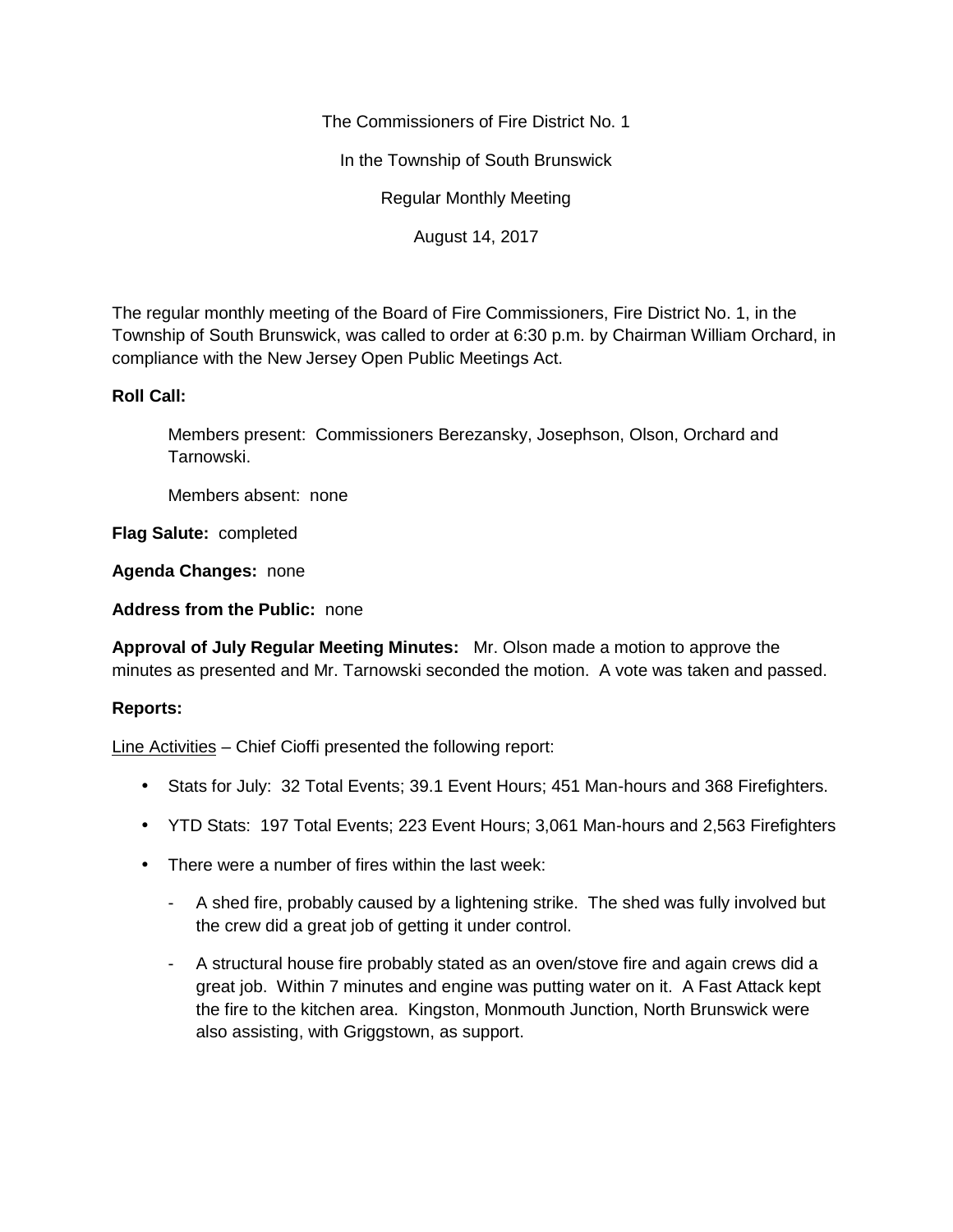- A structural town house fire required the Ladder Truck, to knock down the fire. Also the Company did some interior attacks on auxiliary fires occurring. Again, the crews did a great job; unfortunately, there as a fatality.
- Today there was a house structure fire which went to a  $2^{nd}$  alarm. The two-story house was pretty much fully involved. The Ladder and an engine responded to assist Monmouth Junction. Two additional calls came in, which Kendall Park also assisted with.
- There have been two live burns which have gone very well, with 30+ firefighters participating in.
- Seven more firefighters have graduated from Firefighting 1.
- Public Events have included a program at a local school, the Middlesex County Fire and the National Night Out. All were well received.

President's Report – Budget discussions will start this month.

Treasurer's Report/Voucher List – Ms. Berezansky presented the report (file copy attached) and reported that all bills have been paid. After a review of the vouchers, Mr. Tarnowski made a motion to approve the List, as presented; Mr. Josephson seconded the motion. A vote was taken and passed unanimously.

Secretary's Report – Mr. Olson had nothing to report.

Fire Coordinator's Report – Chief Cioffi presented the report, as Mr. Perez was still out on a call.

- The new pick-up truck (replacing the Dodge) was received and the dealer did a great job installing the lighting package, wiring the radios and prepping for the snow plow. The lettering for the truck should be done shortly.
- Some pagers were repaired.
- Truck 228 had an issue with the air compressor. Absolute modified the system and it is now working and should not be an issue in the future.

Chairman's Report – Mr. Orchard had nothing to report.

Standing Committee Reports –

*Fire Company Liaison -* nothing to report.

*Rescue Squad Liaison –* nothing to report.

*Public Relations –* everything is good.

*State Association –* minutes were distributed from the last meeting